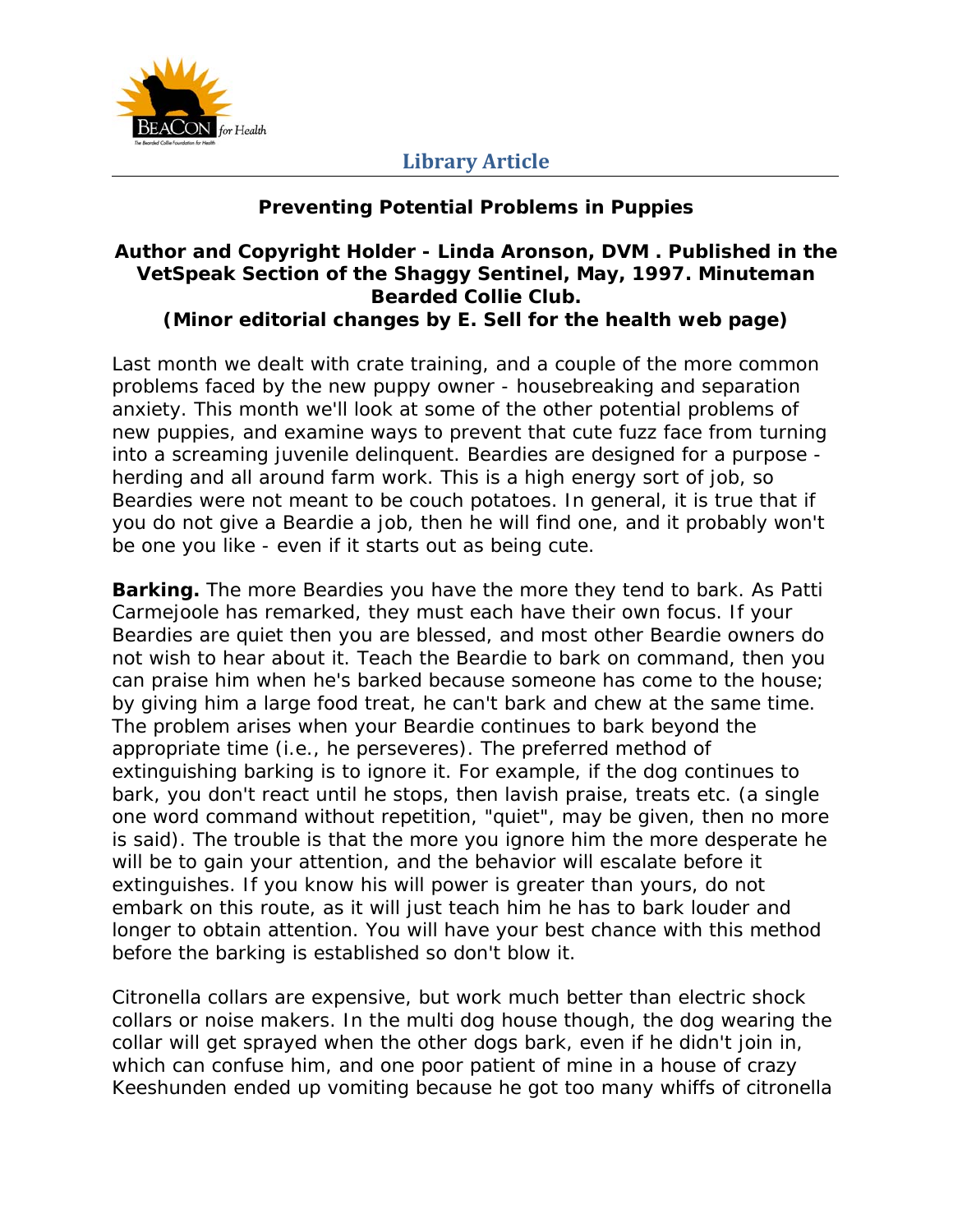

courtesy of the pack. One bonus to this method is that you will also have less of a bug problem. Of course, most Beardie owners put up with the barking. The problem is it's rather self-fulfilling. You bark your head off, and the guy in the brown or blue suit who's trying to break into the house (read drop off package/mail) runs away, gee are you a fierce guard dog or what? Most Beardies wish to scare off the intruder, but once they've met someone they are immediately part of the flock, so you bark when they try to escape from your control etc.

**Chewing.** In my experience some Beardies are big chewers and others aren't. Some are selective chewers. In puppyhood, young Ghost took on the challenge of childproof bottles, and neatly learned to open them This was disconcerting, particularly when he opened Grandma's progesterone, fortunately he just looked for the challenge, and didn't eat the contents. Now he restricts his chewing to sheepskin and leather, expensive tastes, but probably somewhat natural. There are those who advocate sprays, pastes and various concoctions to coat chewables. Of course, experienced Beardie people will laugh at these, as most Beardies of course relish the bitter apples and sour grapes of this world. Tabasco sauce - yum! Give them lots of good alternates and make the selection variable, but don't give old slippers, unless you want pup to try a new slipper when he gets the opportunity. One method is infallible - management, if you don't want pup to chew it, put it where he can't get it. If it's lower than ten feet, and not triple locked Beardies can probably get at it. They do love a challenge, but fortunately ingenuity comes with age, and by the time they can open doors and crate latches, they are probably not teething heavily, and your treasured possessions may be safe. Gumming and nesting does not count much.

**Biting.** This should really come under a more general heading of respect. Puppies bite each other, and are liable to bite people too, especially if the people behave like puppies. To avoid this, don't get down on the floor and wrestle with them. Puppy biting is normal. In the litter, pups bite each other and learn two things, 1) if fat Stan bites me it can hurt, OUCH, 2) if I bite sister too hard she not only screams but she won't play with me for a bit. Learn from this. If puppy bites, don't spray him in the face from a squirt bottle, grab him by the muzzle and pin him to the ground, or otherwise unleash the wrath of the gods. Scream 'OUCH' at a volume commensurate with the severity of the nip. (This should be one reflex response that comes easily.) Then pick up your toys and walk away. Put him quietly in the crate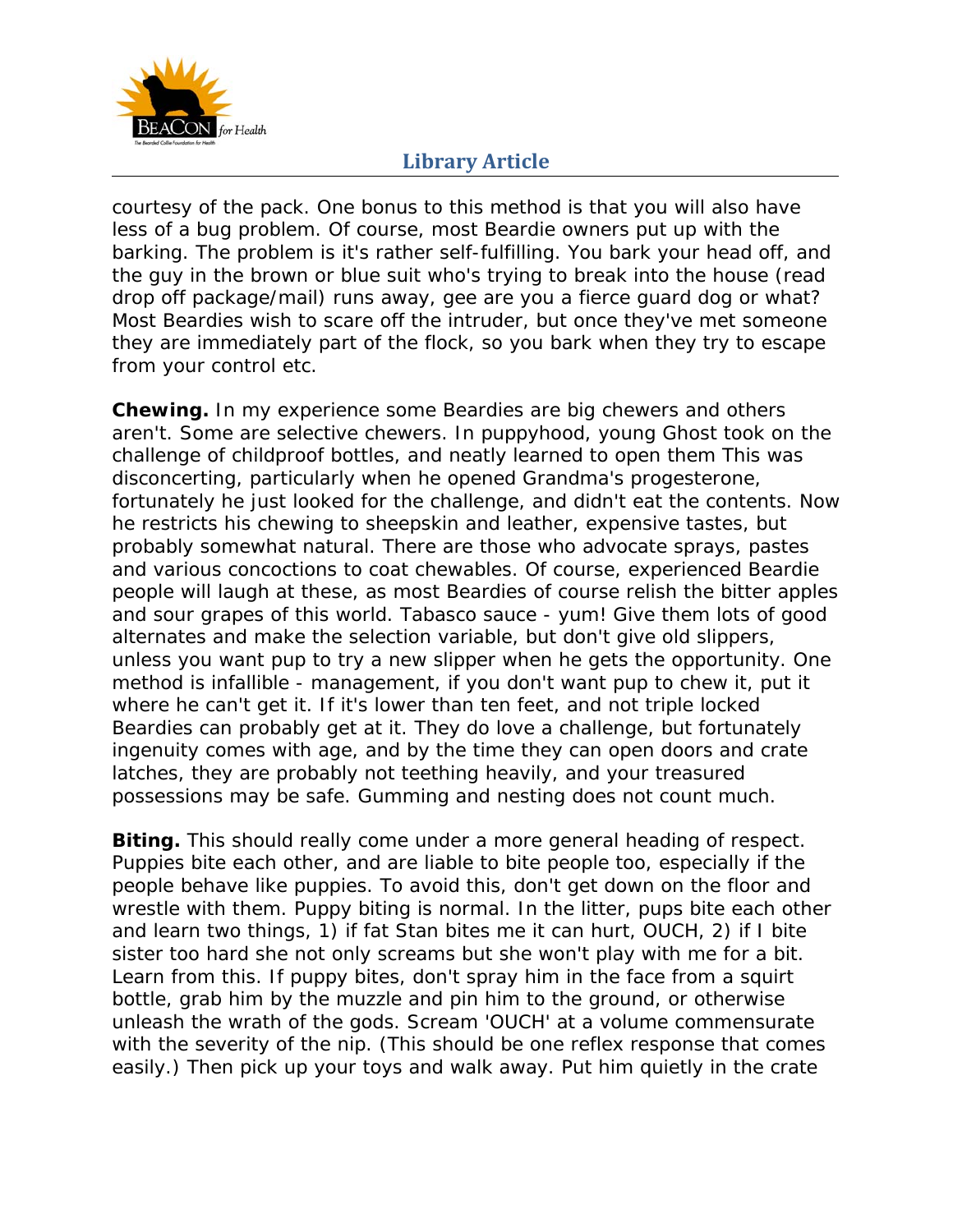

for time out if it's that time, but the Beardie will learn that "I bite, she yelps, she stops playing, oops I'd better not bite." A kinder, gentler education.

**Training.** With this, we come to the subject of training. Another emotive subject, at least it is for me, and probably should be for everyone. The problem I have with 'traditional' dog training is that it doesn't really work that well, especially for the average dog owner. In part that is because timing is a crucial aspect of training. If you are training in a negative fashion, using correction, then your timing had better be impeccable or you are punishing the wrong thing, and confusing that little puppy brain. And few people have their timing that good. If on the other hand your timing is slightly off with positive reinforcement the effect on pup is less devastating, although not without consequence. That great clicker treat trainer, Karen Pryor (author of Don't Shoot the Dog - a must for your doggy shelf), has a video in which she trains a guppie or some such small fish to swim through a hoop. In the clip you watch the guppie learn his trick, experiment with the boundaries etc., just as a dog would. Then the fish swims through the hoop while Karen is momentarily distracted, and he doesn't get his reward. Noone who has not seen a guppie throw a hissy fit would believe what follows. He flounces to the bottom of his aquarium and hyperventilates, thrashing his fins around. (The color isn't great, but I think he goes blue in the gills too!)

Clickers are wonderful, they even come with wrist bands, and once dog learns click means I did it right, it doesn't matter if Mom takes a couple of minutes fumbling through the treat bag - sustenance is on the way. It also works at a distance. By shaping - initially rewarding approximations to the behavior, and gradually refining the reward criteria until only the full behavior is rewarded, and breaking down complex behaviors into the sum of their parts and teaching each part, training becomes a positive, fun interaction between you and your Beardie. This approach can be practiced all the time, any time you say a word to him, not a chore you both have to dread.

For treating dominant dogs we have a program called nothing-in-life-is-free or working for a living. The principle is that we will be valued more by our dogs (it works with the kids too) if instead of giving them everything (food, attention, treats, games, exercise) for nothing they have to give us something first, a sit, down or whatever behavior we're working on at present - see how that could fit into even the busiest day. The program also teaches the dog it's a dog and to be respectful of your space. I love my